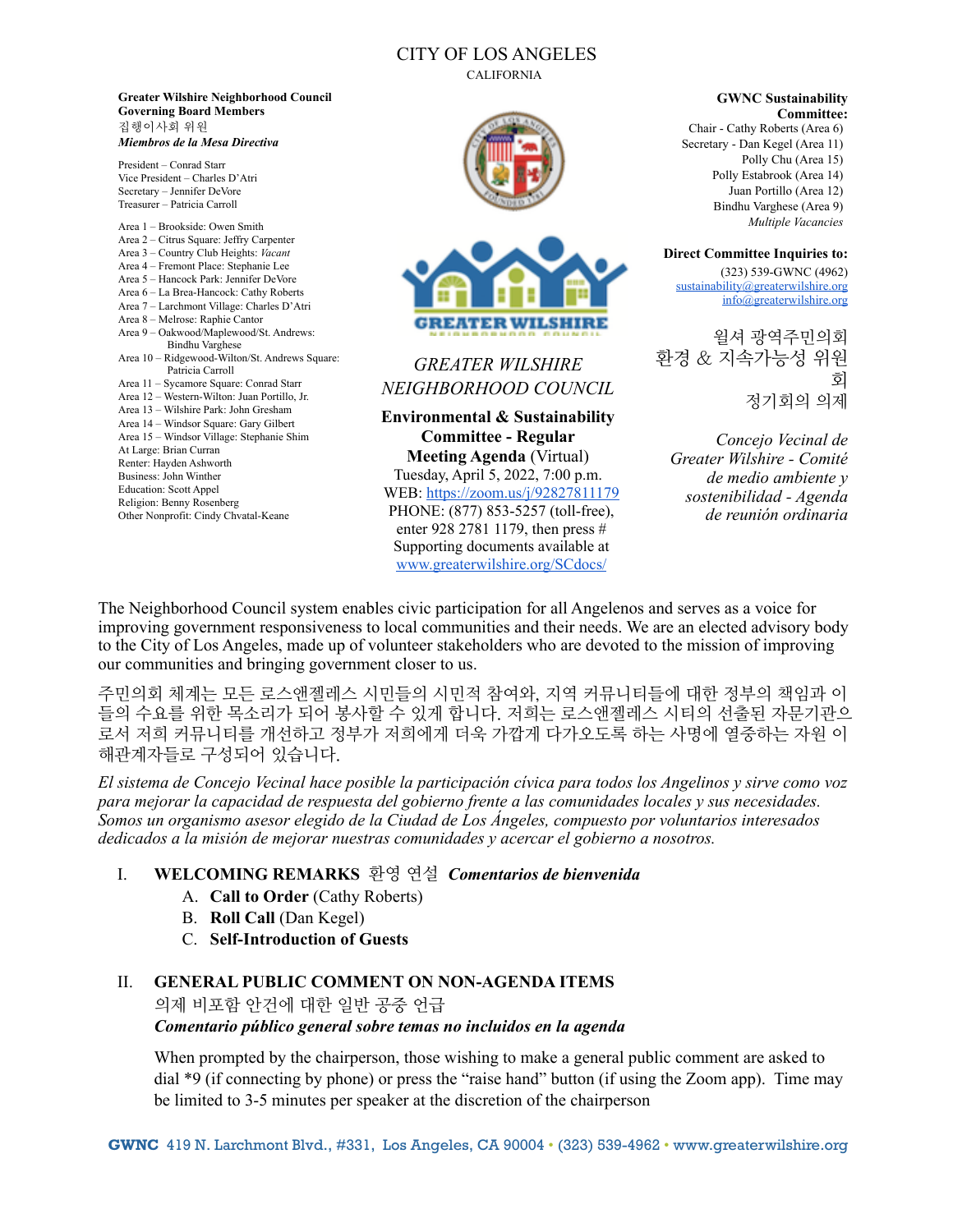## III. **ADMINISTRATIVE ITEMS** 집행부 안건 *Temas administrativos*

(Discussion and Possible Action)

- A. Review and approval of February 1, 2022 and December 7, 2021 minutes
- B. Training requirements
- C. Nomination of new committee members
	- i. **Potential Motion:** That the Greater Wilshire Neighborhood Council Environmental & Sustainability Committee recommend that the GWNC Board appoint stakeholders \_\_\_\_\_\_\_\_\_\_\_\_\_\_; and appoint GWNC Board Directors and Alternates to be Members of the GWNC Environmental  $&$  Sustainability Committee.

## IV. **OLD BUSINESS** 기존 사업 *Asuntos antiguos* (Discussion, Planning and Possible Action)

- A. Finalize focus of next Sustainability Committee event/webinar. Discuss the merits (food waste, recycling, rebates for items that reduce impacts on climate change and the environment in general) of the topics -and- propose a motion.
- B. "GWNC Challenge" sustainability outreach project One (1) minute video series "I love my… because..." Topics to include the following among others: induction stove; native plants; shade trees; butterfly garden; bee hives; compost bin; electric lawn mower; drip irrigation system; no turf yard; grey water system; energy efficient windows; whole house fan; etc…

#### V. **NEW BUSINESS** 신규 사업 *Asuntos nuevos* (Discussion and Possible Action)

- A. Discuss possible Community Impact Statements regarding decarbonization in support of the LA Green New Deal - CF21-1463 and CF22-0151
- B. Possible Motion: The Greater Wilshire Neighborhood Council Environmental & Sustainability Committee recommends that the GWNC Board support filing a CIS in support of Council File 21-1463 in requiring the Climate Emergency Mobilization Office and other city entities to conduct public engagement when developing decarbonization programs.
- C. Possible Motion: The Greater Wilshire Neighborhood Council Environmental  $\&$ Sustainability Committee recommends that the GWNC Board support filing a CIS in support of Council File 22-0151. Where as zero-emission buildings help the environment, save money, and improve health. Where as the City of Los Angeles should come up with a sensible plan to require new buildings to have zero emissions in a way that is fair to both renters and owners. Therefore, we support investigating a plan for new developments to be carbon neutral.
- D. Discuss possible webinar focusing on greywater. what is it, the cost to implement, how to implement, and the benefits.

#### VI. **COMMITTEE MEMBER REPORTS**

## 위원회 위원 보고*Informes del miembro del comité*

- A. Report on most recent NC Sustainability Alliance meeting
- B. Report on DWP

#### VII.**COMMITTEE MEMBER COMMENTS/ANNOUNCEMENTS**

#### 위원회 위원 언급/발표*Comentarios/anuncios de un miembro del comité*

A. Next Committee meeting date: Tuesday, June 7, 2022, 7:00 p.m., Zoom ID #928 2781 1179. *Note: regular meetings are now held on even-numbered months*.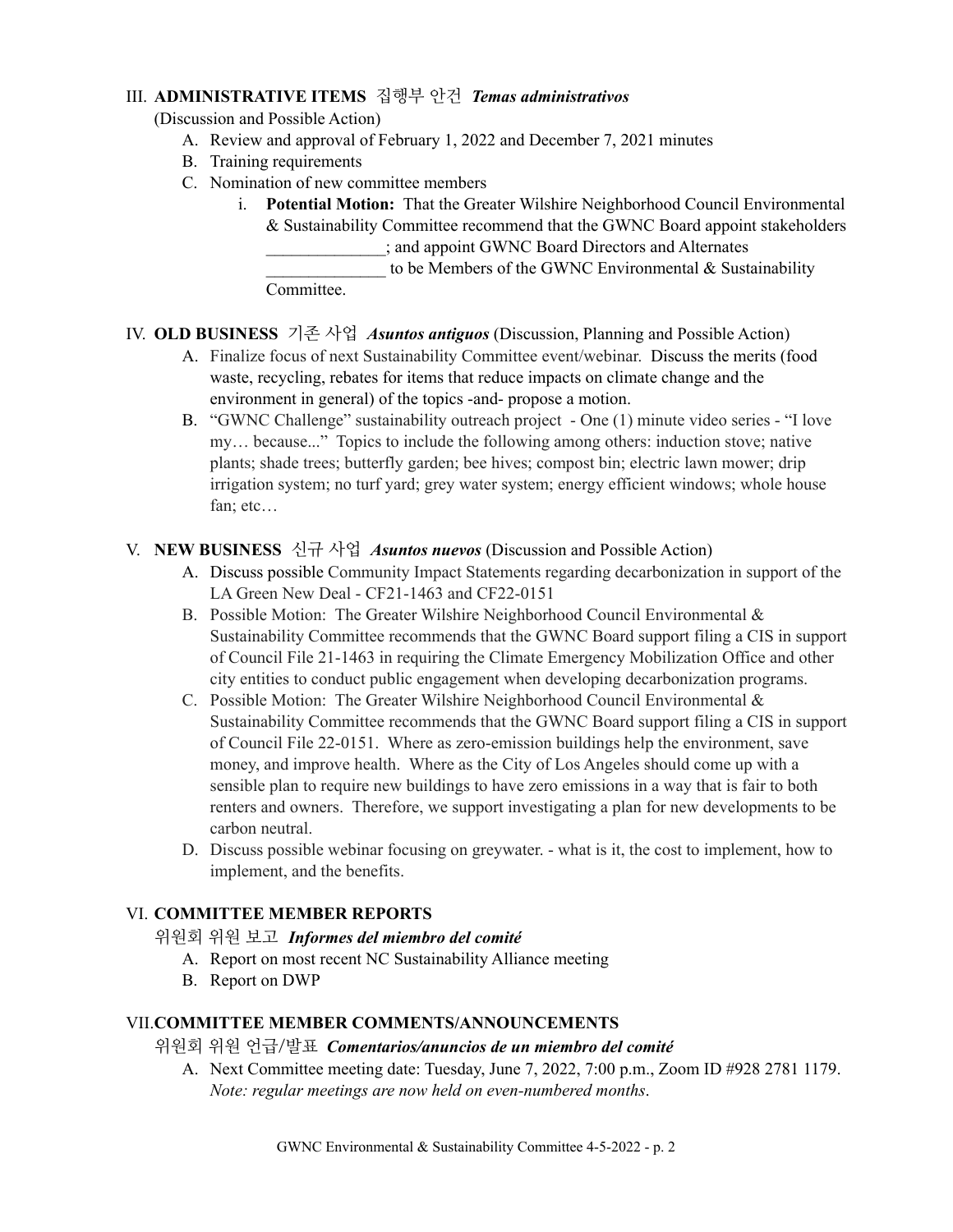#### VIII.**REQUESTS FOR POSSIBLE FUTURE AGENDA ITEMS**

추후 가능 의제에 대한 요청 *Solicitudes de posibles temas de la agenda futura*

#### IX. **ADJOURNMENT** 조정*Postergación*

**VIRTUAL MEETING TELECONFERENCING NUMBER FOR PUBLIC PARTICIPATION** – In conformity with the September 16, 2021 enactment of California Assembly Bill 361 and due to concerns over COVID-19, this Greater Wilshire Neighborhood Council meeting will be conducted entirely telephonically/online. Every person wishing to address the Board/ Committee should dial (669) 900-6833 or (877) 853-5257 and enter 928 2781 1179, then press # to join the meeting. Public comment cannot be required to be submitted in advance of the meeting, only real-time public comment is required. If there are any broadcasting interruptions that prevent the public from observing or hearing the meeting, the meeting must be recessed or adjourned. If members of the public are unable to provide public comment or be heard due to issues within the Neighborhood Council's control, the meeting must be recessed or adjourned.

공공 참여를 위한 가상회의 전화번호 – 2021 년 9 월 16 일 캘리포니아 총회 법안 제정 361 에 부합합니다 승인과 COVID-19 문제로 인하여 이번 윌셔 광역주민의회(GWNC) 회의 전체는 전화회의/온라인으로 개최합니다. 이사회/위원회에 참여하고자 하는 사람은 각자 (669) 900-6833 또는 (877) 853-5257 (무료전화)에 전화하여 928 2781 1179를 입력하고 #을 누르면 회의 참석이 됩니다.` 공개 논평은 회의 전에 제출할 필요가 없으며 실시간 공개 논평만 필요합니다. 공중이 회의를 참관하거나 청취 할 수 없는 방송 중단이 있는 경우 회의를 휴회 또는 폐회해야 합니다. 대중 구성원이 이웃 의회가 통제할 수 있는 문제로 인해 대중의 의견을 제시하거나 의견을 들을 수 없는 경우 회의를 휴회하거나 연기해야 합니다.

*NÚMERO DE LA REUNIÓN VIRTUAL POR TELECONFERENCIA PARA PARTICIPACIÓN DEL PÚBLICO* – *De conformidad con la promulgación del 16 de septiembre de 2021 del Proyecto de Ley 361 de la Asamblea de California y debido a la preocupación por la COVID-19, la reunión de este Concejo Vecinal de Greater Wilshire (Greater Wilshire Neighborhood Council, GWNC por sus siglas en inglés) se realizará totalmente por teléfono/en línea. Cada persona que desee dirigirse a la Mesa/Comité debe marcar el (669) 900-6833 o (877) 853-5257 (línea gratuita) e ingresar* 928 2781 1179*, después presionar # para unirse a la reunión. No se puede solicitar que los comentarios públicos se envíen antes de la reunión, solo se requieren comentarios públicos en tiempo real. Si hay alguna interrupción en la transmisión que impida que el público observe o escuche la reunión, la reunión debe interrumpirse o levantarse. Si los miembros del público no pueden brindar comentarios públicos o ser escuchados debido a problemas dentro del control del Consejo Vecinal, la reunión debe interrumpirse o levantarse.*

**TRANSLATION SERVICE** – If you need translation service, please contact the GWNC Secretary at (323) 539-4962 or [info@greaterwilshire.org](mailto:info@greaterwilshire.org) at least 72 hours before the event.

번역 서비스 - 번역 서비스를 요청하려면 행사 개최 72시간 이전까지 주민의회에 알려주시기 바랍니다. 이사회 사 무국 연락어 (323) 539-4962 또는 [info@greaterwilshire.org](mailto:info@greaterwilshire.org) 에 접촉하시기 바랍니다.

**SERVICIOS DE TRADUCCIÓN** – S[i requiere servicios de traducción, favor de avisar al concejo vecinal 72 horas](http://www.greaterwilshire.org/)  [antes del evento. Por favor contacte al secretario de la mesa, al \(323\) 539-4962 o](http://www.greaterwilshire.org/) [info@greaterwilshire.org](mailto:info@greaterwilshire.org)[.](http://www.greaterwilshire.org/)

**PUBLIC INPUT AT NEIGHBORHOOD COUNCIL MEETINGS – The public is requested to dial \*9 (if connecting** by phone) or press the "raise hand" button (if using the Zoom app), when prompted by the chairperson, to address the Board on any agenda item before the Board takes an action on an item. Comments from the public on agenda items will be heard only when the respective item is being considered. Comments from the public on other matters not appearing on the agenda that are within the Board's jurisdiction will be heard during the General Public Comment period. Please note that under the Brown Act, the Board is prevented from acting on a matter that you bring to its attention during the General Public Comment period; however, the issue raised by a member of the public may become the subject of a future Board meeting. Public comment is limited to two minutes per speaker, unless adjusted by the chairperson.

주민의회 회의의 공공 입력 – 이사회/위원회가 어떤 안건이라도 조치를 취하기 전에, 해당 이사회/위원회에서 이 를 다루고자 한다면, 공공 참여자들은 회장의 제안에 의해서 \*9를 누르거나(전화 참여 경우) "손들기" 버튼(줌 앱 사 용 경우)을 이용하시기 바랍니다. 의제에 대한 공중의 언급은 개별 안건이 심의될 경우에만 청취합니다. 이사회/위 원회 행정 구역에 해당하지만 의제에 등재되지 않은 사안에 대한 공중 의견 진술은 일반 공중 언급 순서에서 청취할 것입니다. 브라운 법에 의거, 일반 공중 언급 기간 동안 제기되는 사안에 대해서는 이사회/위원회가 조치를 취할 수 없도록 되어 있다는 점을 참고하시기 바랍니다; 그러나 공공 위원이 제기한 사안은 이후 회의에서 주제가 될 수 있 습니다. 의장에 의해서 혹은 이사회/의원회의 투표로 조정되지 않는 한, 공중 언급은 발언자 당 2분 이내의 시간 만 허용됩니다.

*OPINIONES DEL PÚBLICO EN LAS REUNIONES DEL CONCEJO VECINAL – Se pide al público que marque \*9 (si se conecta por teléfono) o presione el botón de levantar la mano "raise hand" (si usa la aplicación Zoom), cuando lo*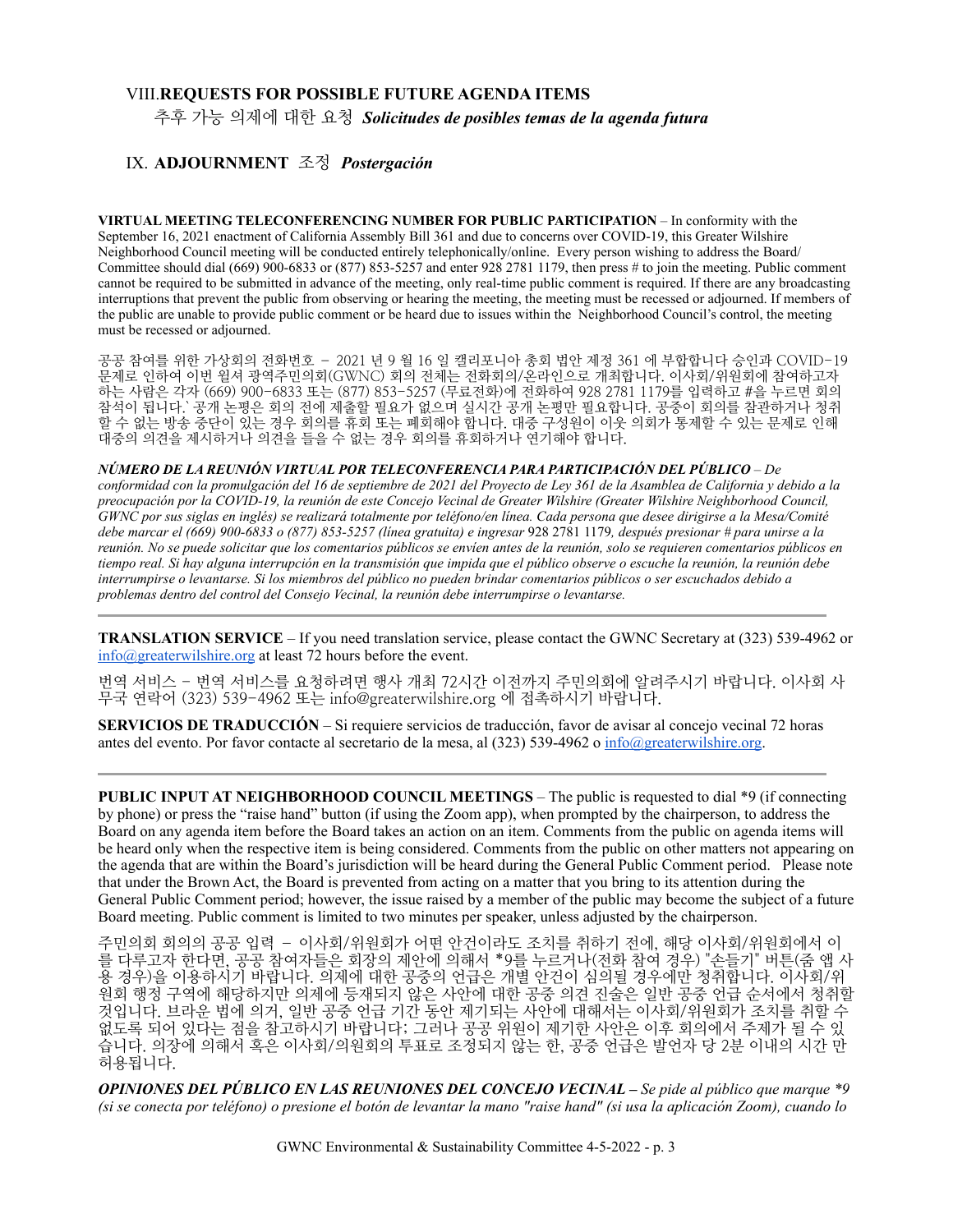*indique el presidente para dirigirse a la Mesa/Comité sobre cualquier tema en la agenda antes de que la Mesa/Comité decida cualquier acción sobre ese tema. Se escucharán los comentarios del público sobre los temas de la agenda únicamente cuando se esté considerando el tema respectivo. Los comentarios del público sobre otras cuestiones que no aparezcan en la agenda que estén dentro de la jurisdicción de la Mesa/Comité se escucharán durante el periodo de Comentario público general. Por favor tenga en cuenta que en virtud de la Ley Brown, la Mesa/Comité no puede actuar en una cuestión que se lleve a su atención durante el periodo de Comentario público general; sin embargo, la cuestión presentada por un miembro del público podría transformarse en el asunto de una futura reunión. El comentario público se limita a dos minutos por orador, a menos que el presidente o una votación de la Mesa/Comité decidan otra cosa.*

#### **PUBLIC POSTING OF AGENDAS** 의제의 공공 게시*DIVULGACIÓN PÚBLICA DE AGENDAS*

GWNC agendas are posted for public review in the following locations:

GWNC 의제는 공적으로 검토할 수 있도록 다음 장소에 게시합니다:

*Las agendas de GWNC se colocan para revisión pública en los siguientes lugares:* 

- **Our website** 저희 웹사이트 *Nuestro sitio web* [\(http://www.greaterwilshire.org](http://www.greaterwilshire.org))
- **Our Facebook page** 저희 페이스북 페이지 *Nuestra página de Facebook* ([http://www.facebook.com/](http://www.facebook.com/greaterwilshireneighborhoodcouncil) [greaterwilshireneighborhoodcouncil/\)](http://www.facebook.com/greaterwilshireneighborhoodcouncil)
- **Our Twitter feed** 저희 트위터 피드 *Nuestra cuenta de Twitter* (<http://www.twitter.com/greaterwilshire>)
- [NextDoor.com](https://nextdoor.com/)
- **Display case at the Wilshire Ebell Theater** 윌셔 에벨 극장 게시판에 게시 4401 W. 8번 스트리트, 로스앤 젤레스, CA 90005 *En una vitrina expositora en Wilshire Ebell Theater*, 4401 W. 8th Street, Los Angeles, CA 90005
- **Via e-mail** subscribe at [www.greaterwilshire.org](http://www.greaterwilshire.org) 이메일 발송 구독: [www.greaterwilshire.org](http://www.greaterwilshire.org)  *Por correo electrónico - puede suscribirse en [www.greaterwilshire.org](http://www.greaterwilshire.org)*
- **By subscribing to L.A. City's Early Notification System at** <https://www.lacity.org/subscriptions> L.A. 시티 먼저 알림 시스템에서 구독: <https://www.lacity.org/subscriptions> *Suscribiéndose al sistema de notificación temprana de la Ciudad de L.A. en [https://www.lacity.org/](https://www.lacity.org/subscriptions) [subscriptions](https://www.lacity.org/subscriptions)*

**THE AMERICANS WITH DISABILITIES ACT** – As a covered entity under Title II of the Americans with Disabilities Act, the City of Los Angeles does not discriminate on the basis of disability and upon request, will provide reasonable accommodation to ensure equal access to its programs, services, and activities. Sign language interpreters assisted listening devices, or other auxiliary aids and/or services may be provided upon request. To ensure availability of services, please make your request at least 3 business days (72 hours) prior to the meeting you wish to attend by contacting the Department of Neighborhood Empowerment by email: [NCSupport@lacity.org](mailto:NCSupport@lacity.org) or phone: (213) 978-1551.

미국장애인법 – 미국장애인법 타이틀 II 해당 기관인 로스앤젤레스 시티는 장애를 근거로 차별하지 않으며, 요청이 있을 경우 프로그램, 서비스, 활동에서 평등한 참여를 보장하는 합당한 편의를 제공할 것입니다. 수어 통역사, 청취 보조 도구 또는 기타 보조 도구들과 서비스는 요구가 있을 경우 제공할 것입니다. 서비스 제공이 가능하도록 하기 위해서, 참여 의사는 적어도 회의 개최로부터 3 업무일(72시간) 이전에 다음 이메일의 주민회의 역량강화과에 연락 하여 알려주시기 바랍니다: [NCSupport@lacity.org](mailto:NCSupport@lacity.org) 또는 전화연락: (213) 978-1551.

*LEY DE ESTADOUNIDENSES CON DISCAPACIDADES – Como organismo cubierto por el Título II de la Ley de estadounidenses con discapacidades, la Ciudad de Los Ángeles no discrimina por motivos de discapacidad y, previa petición, proporcionará una adaptación razonable para asegurar el acceso equitativo a sus programas, servicios y actividades. Se proporcionarán intérpretes del lenguaje de señas, dispositivos de audición u otras ayudas o servicios auxiliares previa solicitud. Para asegurar la disponibilidad de servicios, haga su solicitud al menos 3 días hábiles (72 horas) antes de su reunión si desea asistir comunicándose con el Departamento de empoderamiento vecinal (Department of Neighborhood Empowerment) por correo electrónico: NCSupport@lacity.org o por teléfono: (213) 978-1551.* 

**PUBLIC ACCESS OF RECORDS** – In compliance with Government Code section 54957.5, non-exempt writings that are distributed to a majority or all of the board in advance of a meeting may be viewed at our website at [http://](http://www.greaterwilshire.org) [www.greaterwilshire.org](http://www.greaterwilshire.org) or at the scheduled meeting. In addition, if you would like a copy of any record related to an item on the agenda, please contact  $\frac{info(Q)\text{greaterwilshire.org}}{info(Q)\text{greaterulshire.org}}$  or (323) 539-4962.

기록의 공적 접근 – 정부 코드 섹션 54957.5을 준수하여, 회의 이전에 모든 이사회/위원회 구성원 다수에게 예외 없이 배포되는 문서[는 http://www.greaterwilshire.org에](http://www.greaterwilshire.org)서, 혹은 예정된 회의에서 열람할 수 있을 것입니다. 또한 의제에 있는 어떠한 안건이라도 사본이 필요하다면 info@greaterwilshire.org 또는 (323) 539-4962에 연락하세요.

GWNC Environmental & Sustainability Committee 4-5-2022 - p. 4